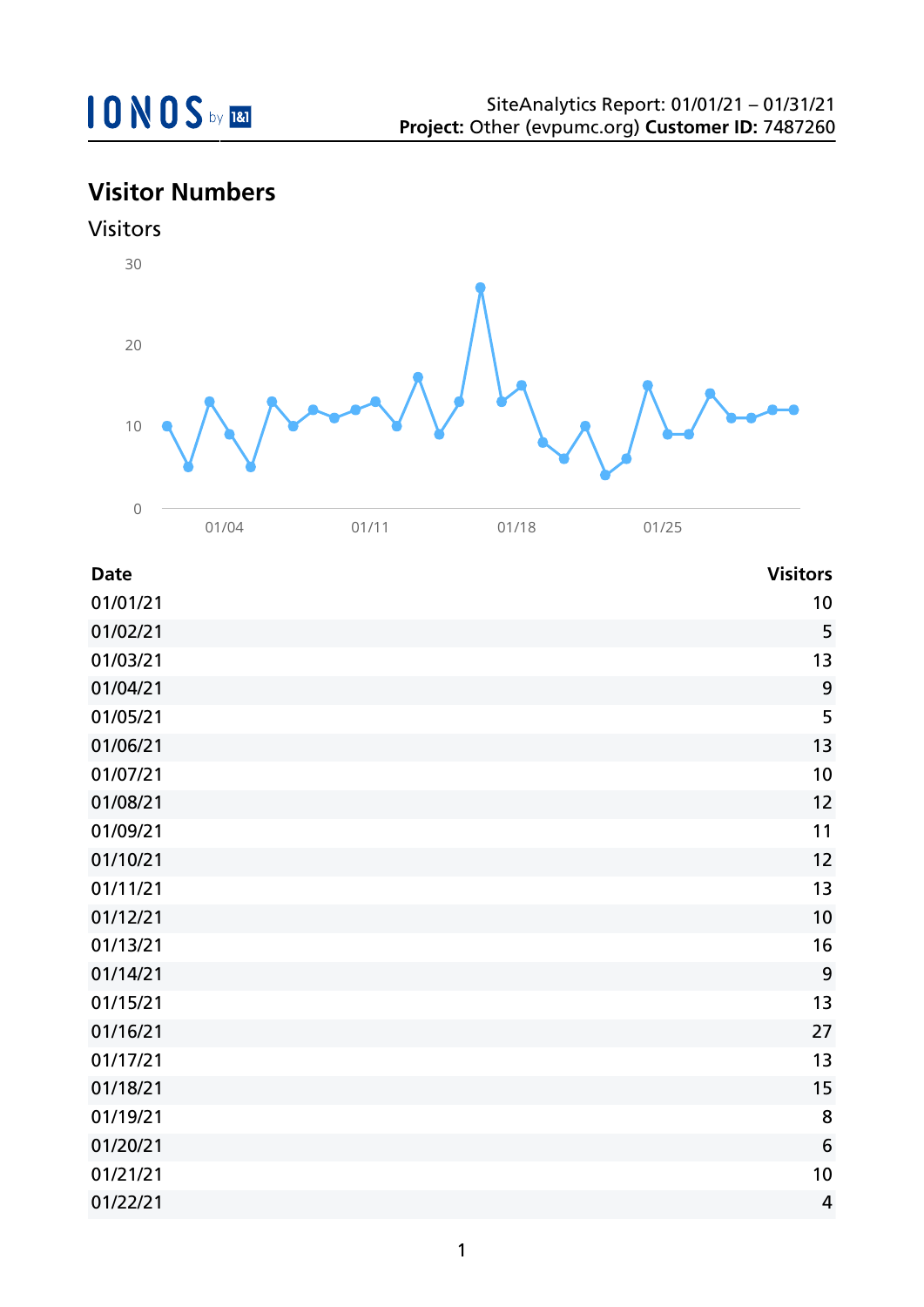| <b>Date</b>  | <b>Visitors</b> |
|--------------|-----------------|
| 01/23/21     | 6               |
| 01/24/21     | 15              |
| 01/25/21     | 9               |
| 01/26/21     | 9               |
| 01/27/21     | 14              |
| 01/28/21     | 11              |
| 01/29/21     | 11              |
| 01/30/21     | 12              |
| 01/31/21     | 12              |
| <b>Total</b> | 343             |

## Sessions



| <b>Date</b> | <b>Sessions</b> |
|-------------|-----------------|
| 01/01/21    | 10              |
| 01/02/21    | 5               |
| 01/03/21    | 13              |
| 01/04/21    | 10              |
| 01/05/21    | 5               |
| 01/06/21    | 13              |
| 01/07/21    | 10              |
| 01/08/21    | 12              |
| 01/09/21    | 11              |
| 01/10/21    | 12              |
| 01/11/21    | 13              |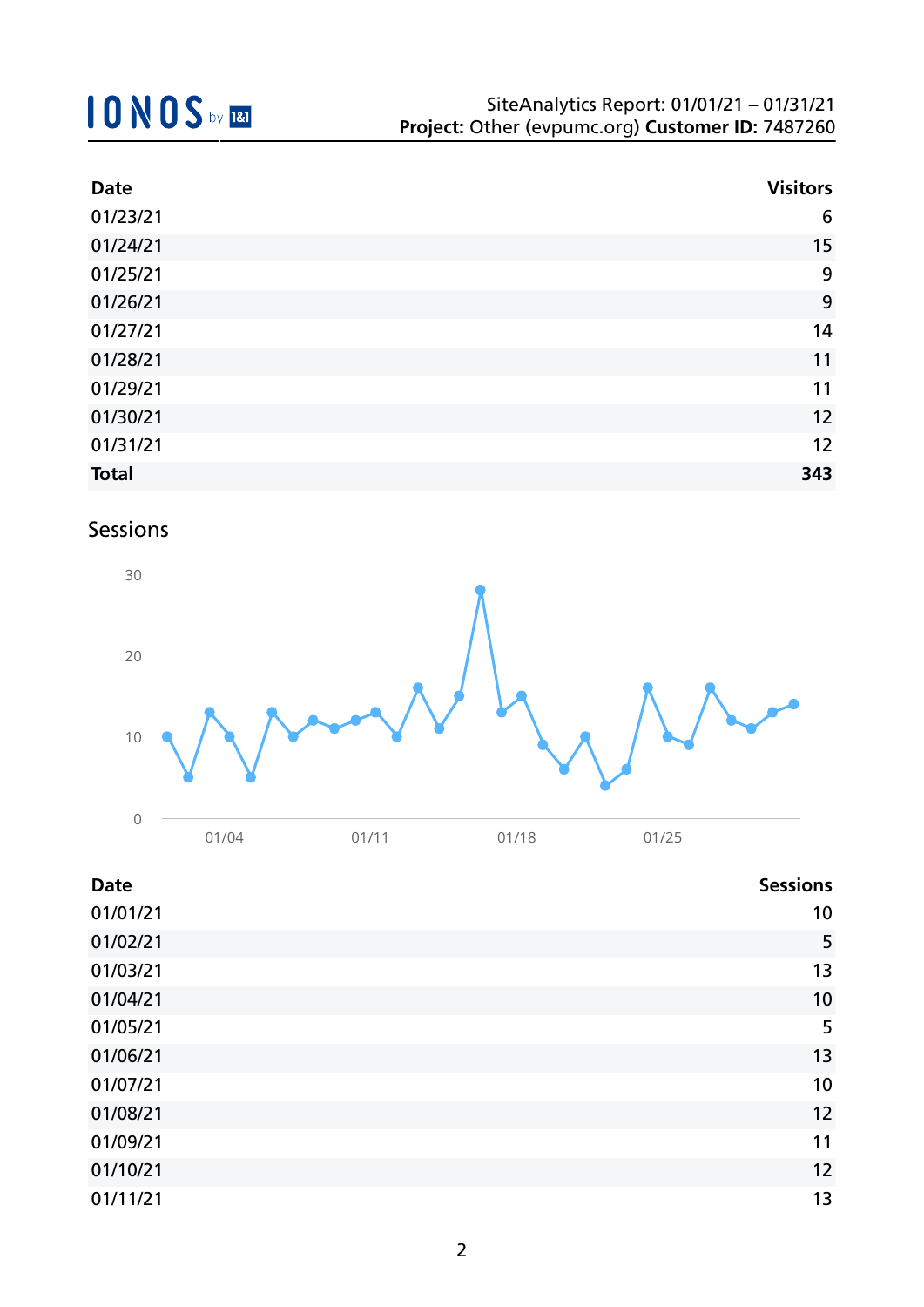| <b>Date</b>  | <b>Sessions</b> |
|--------------|-----------------|
| 01/12/21     | 10              |
| 01/13/21     | 16              |
| 01/14/21     | 11              |
| 01/15/21     | 15              |
| 01/16/21     | 28              |
| 01/17/21     | 13              |
| 01/18/21     | 15              |
| 01/19/21     | 9               |
| 01/20/21     | $\sqrt{6}$      |
| 01/21/21     | 10              |
| 01/22/21     | $\overline{4}$  |
| 01/23/21     | $6\,$           |
| 01/24/21     | 16              |
| 01/25/21     | 10              |
| 01/26/21     | 9               |
| 01/27/21     | 16              |
| 01/28/21     | 12              |
| 01/29/21     | 11              |
| 01/30/21     | 13              |
| 01/31/21     | 14              |
| <b>Total</b> | 358             |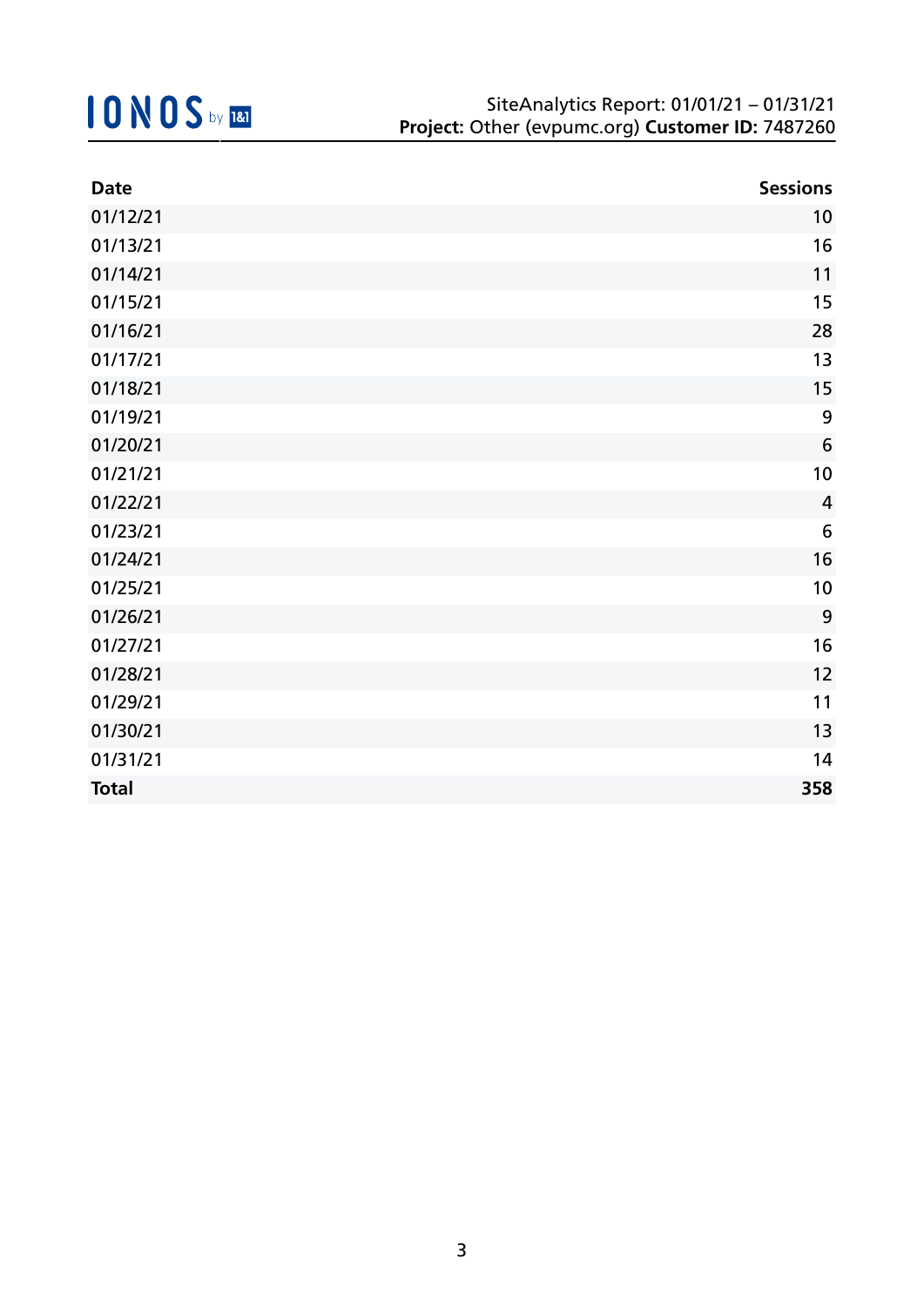

## Search Engine Robots



| <b>Search Engine Robots</b> | <b>Sessions</b> | Percentage |
|-----------------------------|-----------------|------------|
| SiteLockSpider              | 806             | 37.25%     |
| ZoominfoBot                 | 358             | 16.54%     |
| AhrefsBot/7.0               | 187             | 8.64%      |
| bingbot/2.0                 | 187             | 8.64%      |
| Sogou web spider/4.0        | 158             | 7.30%      |
| <b>IonCrawl</b>             | 72              | 3.33%      |
| SemrushBot/7~bl             | 62              | 2.87%      |
| Googlebot/2.1               | 51              | 2.36%      |
| Barkrowler/0.9              | 46              | 2.13%      |
| Googlebot-Mobile            | 44              | 2.03%      |
| MJ12bot/v1.4.8              | 36              | 1.66%      |
| Applebot/0.1                | 30              | 1.39%      |
| 360Spider                   | 29              | 1.34%      |
| CCBot/2.0                   | 20              | 0.92%      |
| Dataprovider                | 12              | 0.55%      |
| DuckDuckGo-Favicons-Bot/1.0 | 11              | 0.51%      |
| ltx71                       | 10              | 0.46%      |
| SeznamBot/3.2               | $\overline{7}$  | 0.32%      |
| YandexBot/3.0               | $\overline{7}$  | 0.32%      |
| SafeDNSBot                  | 5               | 0.23%      |
| WikiDo/1.1                  | 4               | 0.18%      |
| Mail.RU_Bot/2.0             | 3               | 0.14%      |
| ips-agent                   | 3               | 0.14%      |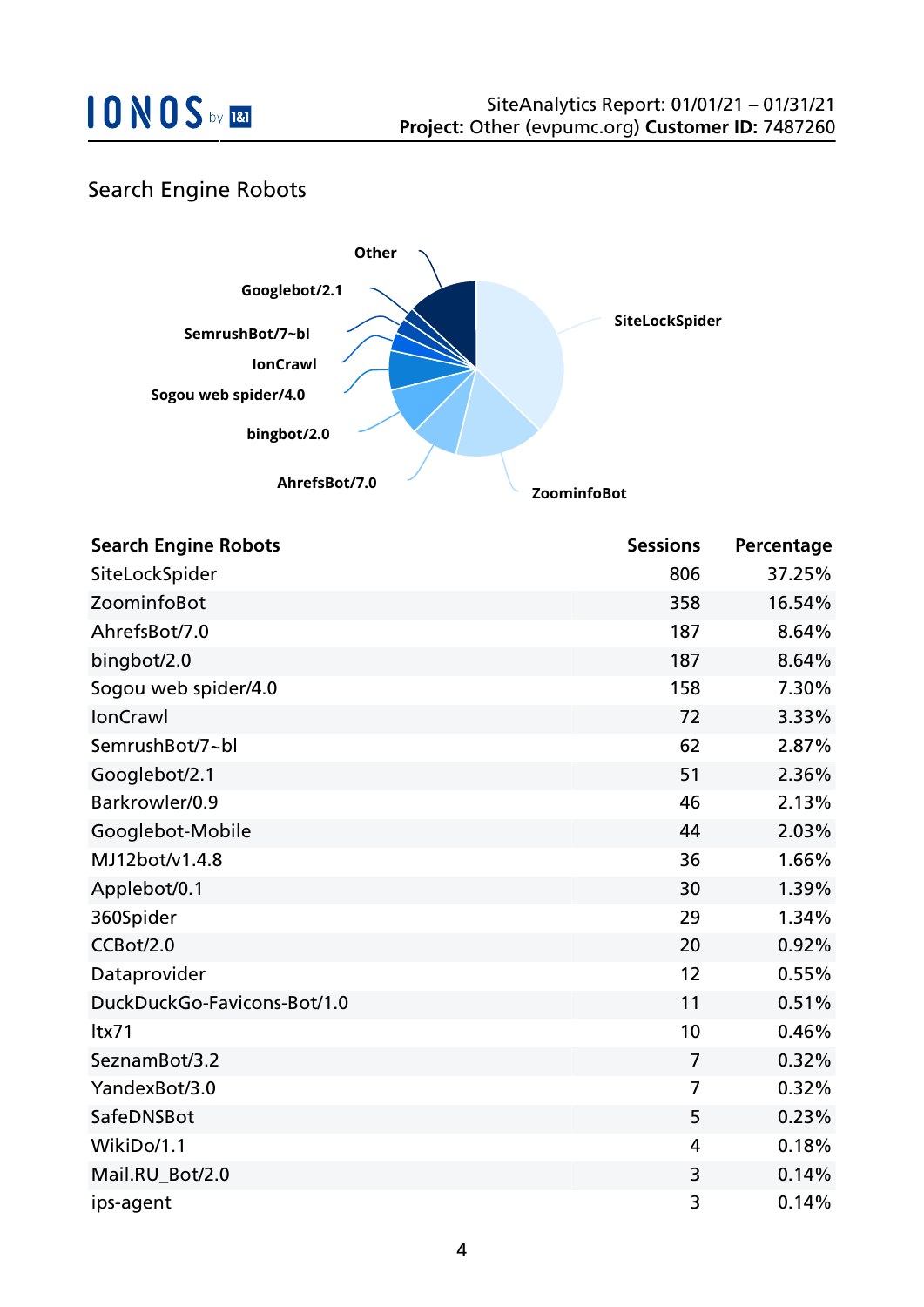| <b>Search Engine Robots</b> | <b>Sessions</b> | Percentage |
|-----------------------------|-----------------|------------|
| Baiduspider/2.0             | 2               | 0.09%      |
| Baiduspider/2.0 mobile      | $\overline{2}$  | 0.09%      |
| <b>PetalBot mobile</b>      | $\overline{2}$  | 0.09%      |
| BW/1.1                      | 1               | 0.05%      |
| CATExplorador/1.0beta       | 1               | 0.05%      |
| <b>DF Bot 1.0</b>           | 1               | 0.05%      |
| Mail.RU_Bot/Robots/2.0      | 1               | 0.05%      |
| MojeekBot/0.10              | 1               | 0.05%      |
| Pandalytics/1.0             | 1               | 0.05%      |
| Wappalyzer                  | 1               | 0.05%      |
| netEstate NE Crawler        | 1               | 0.05%      |
| oBot/2.3.1                  | 1               | 0.05%      |
| vuhuvBot/1.0                | 1               | 0.05%      |
| Total                       | 2,164           | 100.00%    |

# **Page Analysis**

## Most Frequently Visited Pages



| <b>Pages</b>             | <b>Sessions</b> | Percentage |
|--------------------------|-----------------|------------|
| /Default.htm             | 410             | 57.42%     |
| <b>NideoServices.htm</b> | 45              | 6.30%      |
| /Elim.htm                | 29              | 4.06%      |
| /Announce.htm            | 25              | 3.50%      |
| /info.htm                | 23              | 3.22%      |
| /NewsLetterIdx.htm       | 19              | 2.66%      |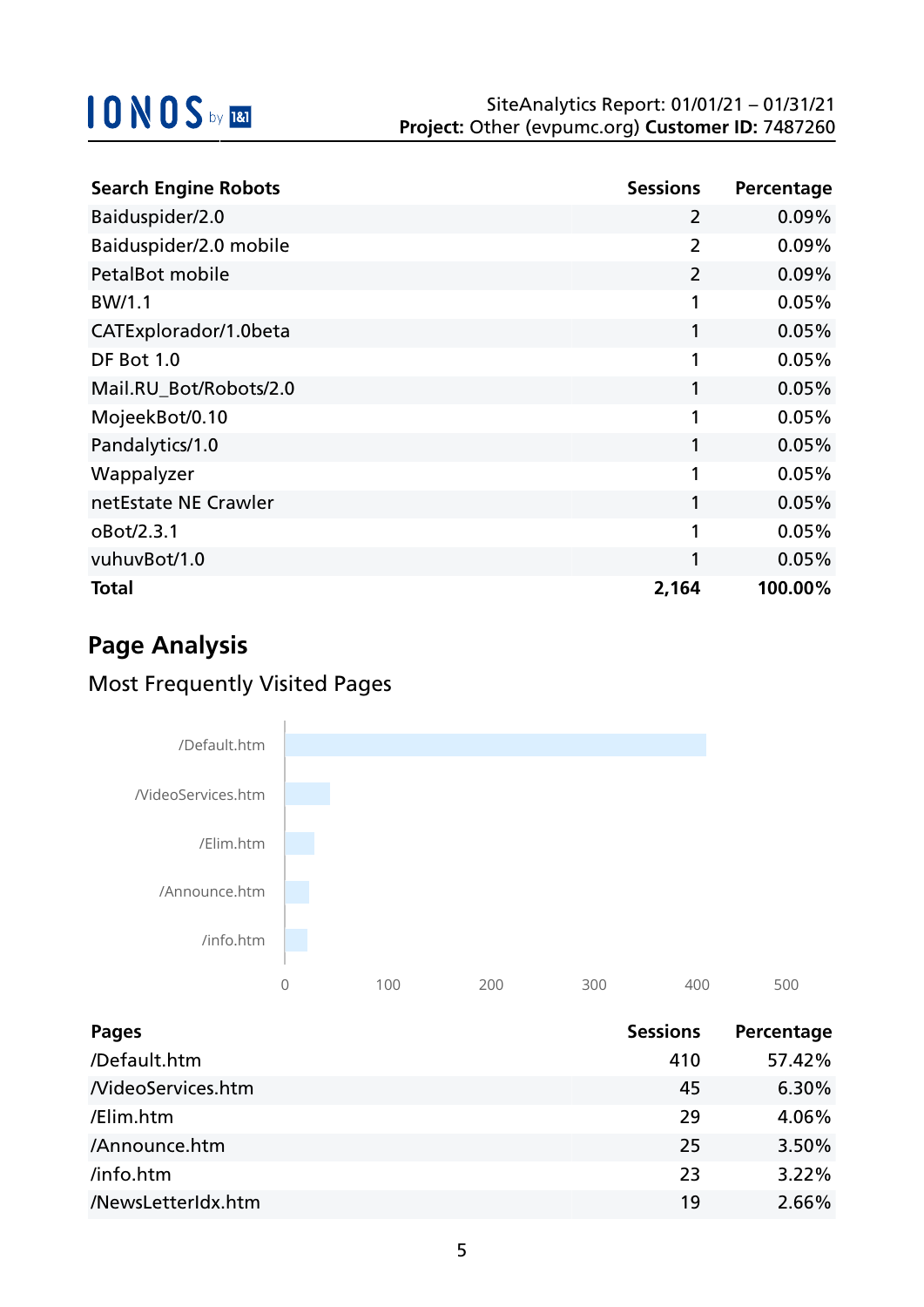| <b>Pages</b>             | <b>Sessions</b> | Percentage |
|--------------------------|-----------------|------------|
| <b>Morship.htm</b>       | 18              | 2.52%      |
| /Offerings.htm           | 17              | 2.38%      |
| /Sermons.htm             | 17              | 2.38%      |
| /Calendar.htm            | 15              | 2.10%      |
| /Believe.htm             | 14              | 1.96%      |
| /M-Statement.htm         | 14              | 1.96%      |
| /St_Johns.htm            | 14              | 1.96%      |
| /Stats.htm               | 14              | 1.96%      |
| Nideo.htm                | 14              | 1.96%      |
| /web_links.htm           | 12              | 1.68%      |
| /Elim_M-Statement.htm    | $\overline{2}$  | 0.28%      |
| /Announce1.htm           | $\mathbf{1}$    | 0.14%      |
| /Announce102608.htm      | 1               | 0.14%      |
| /Bulletins.htm           | 1               | 0.14%      |
| /CalendarOld.htm         | 1               | 0.14%      |
| /Elim-HISTORY.htm        | 1               | 0.14%      |
| /StJohns_M-Statement.htm | 1               | 0.14%      |
| /St_Johns-HISTORY.htm    | $\mathbf{1}$    | 0.14%      |
| /missions.htm            | 1               | 0.14%      |
| /valley_views0813.htm    | 1               | 0.14%      |
| /valley_views0913.htm    | 1               | 0.14%      |
| /valley_views1013.htm    | $\mathbf{1}$    | 0.14%      |
| /valley_views1113.htm    | 1               | 0.14%      |
| <b>Total</b>             | 714             | 100.00%    |

## Keywords

No data is available for this report during the current time period.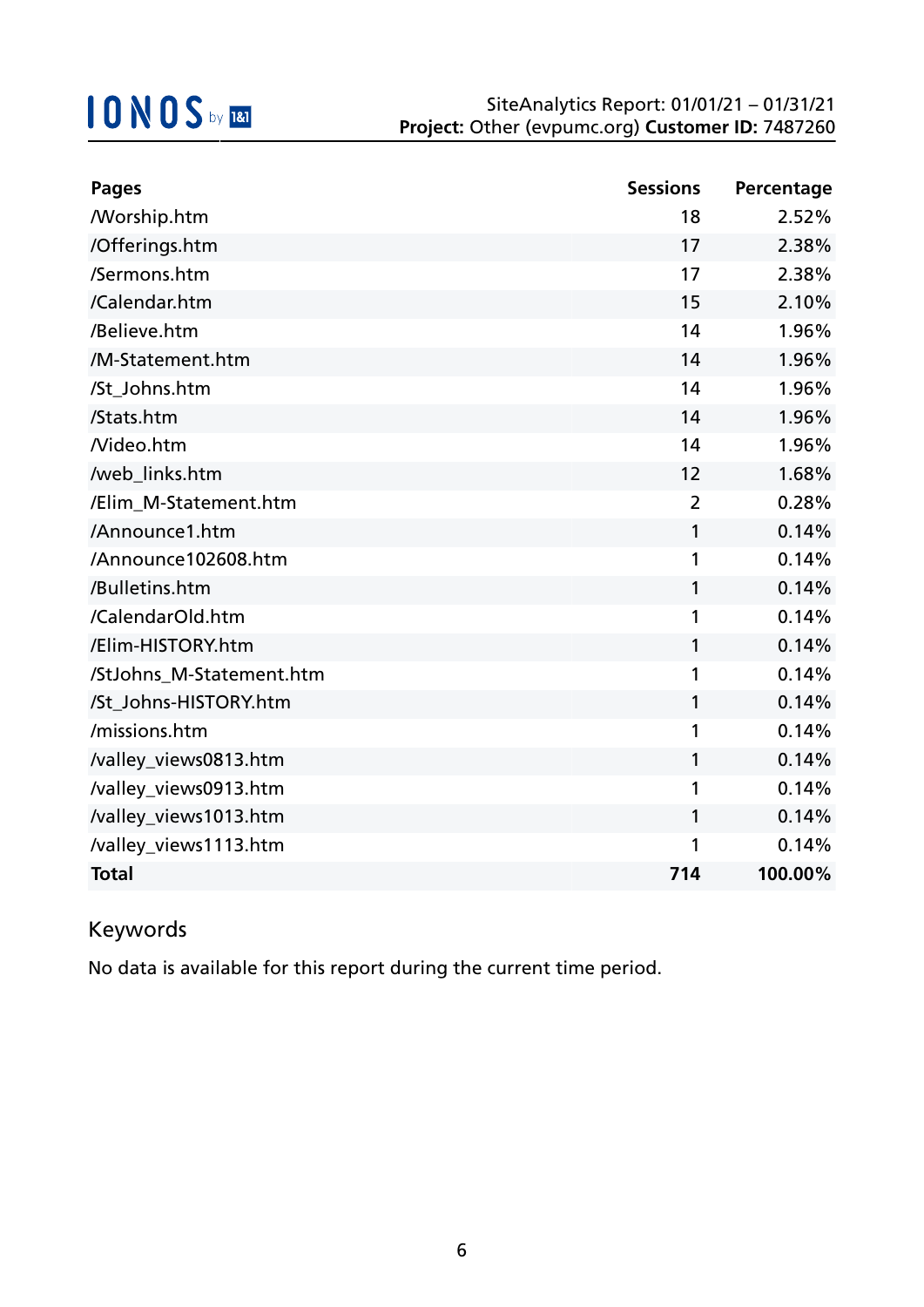## Referring Pages



| <b>Pages</b>                                                                        | <b>Sessions</b> |
|-------------------------------------------------------------------------------------|-----------------|
| http://google.com/url                                                               | 31              |
| https://google.com/                                                                 | 27              |
| http://google.com/                                                                  | 12              |
| http://baidu.com/                                                                   | 10              |
| http://flalib.org                                                                   | 4               |
| android-app://com.google.android.googlequicksearchbox/                              | 3               |
| http://sogou.com/web                                                                | 2               |
| https://bing.com/                                                                   | $\overline{2}$  |
| http://hajkio.yqpc.net/view/9486743/profile/                                        | 1               |
| http://kwkec.wzhek.com/blog/9486743/view/                                           | 1               |
| http://l.facebook.com/l.php                                                         | 1               |
| http://lbkwvb.bavsac.com/view/9486743/profile/                                      | 1               |
| http://lvgzn.semxiu.com/blog/9486743/7-proven-ways-to-increase-web<br>site-traffic/ | 1               |
| http://rqyde.wzhek.com/blog/9486743/view/                                           | 1               |
| http://simplesite.com                                                               | 1               |
| http://ulkrjk.kadoin.com/view/9486743/profile/                                      | 1               |
| https://google.com                                                                  | 1               |
| https://l.facebook.com/                                                             | 1               |
| https://lm.facebook.com/                                                            | 1               |
| https://search.yahoo.com/                                                           | 1               |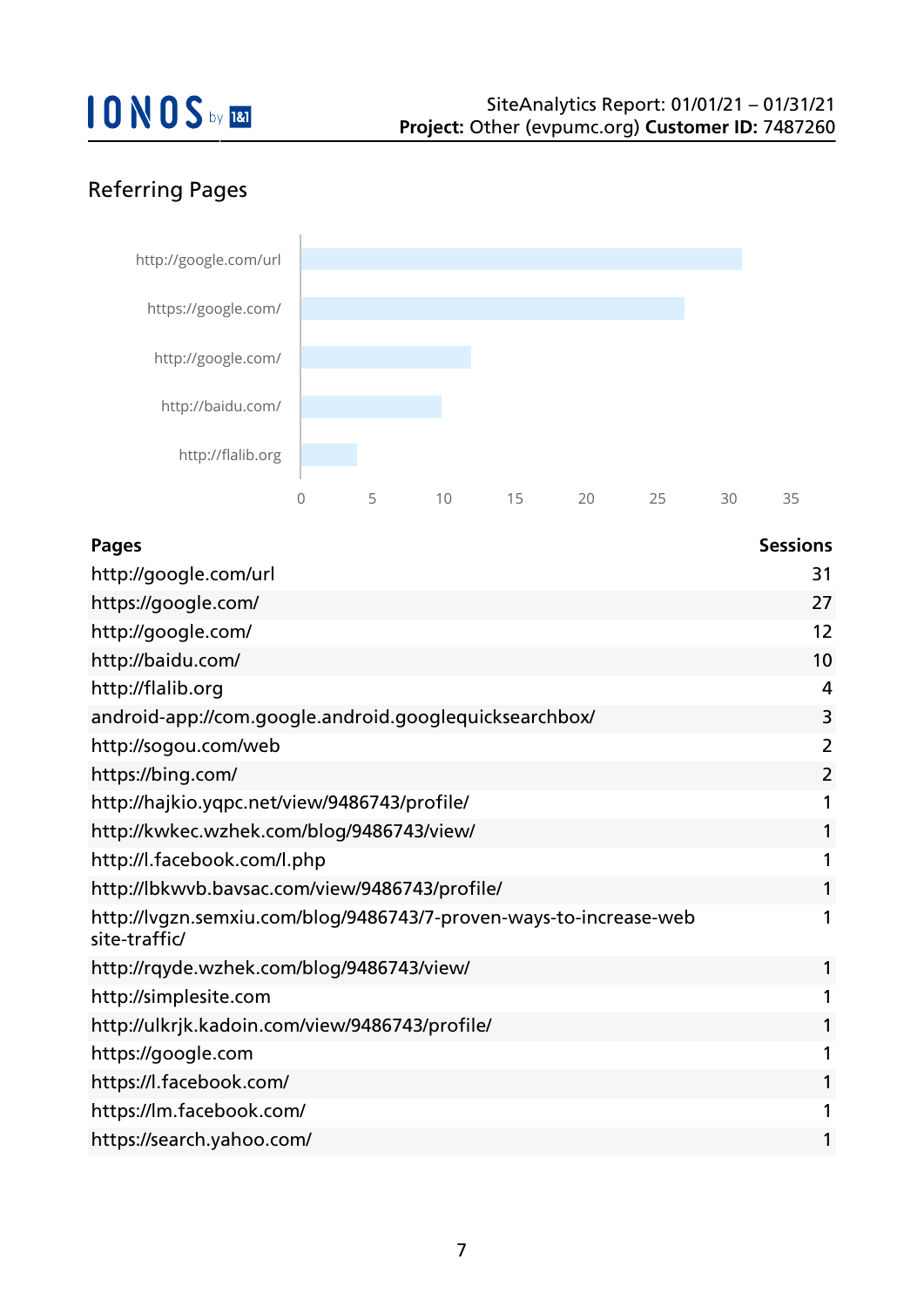

## **Browsers & Systems**

Browsers



**IE**

| <b>Browsers</b>         | <b>Sessions</b> | Percentage |
|-------------------------|-----------------|------------|
| Chrome                  | 164             | 45.81%     |
| IE                      | 58              | 16.20%     |
| Firefox                 | 42              | 11.73%     |
| Safari mobile           | 17              | 4.75%      |
| <b>Chrome Mobile</b>    | 14              | 3.91%      |
| Microsoft Edge          | 14              | 3.91%      |
| DingTalk Mobile App     | 12              | 3.35%      |
| Python-requests         | 12              | 3.35%      |
| Go http package         | 4               | 1.12%      |
| Opera                   | 3               | 0.84%      |
| Safari                  | 3               | 0.84%      |
| Android browser         | 1               | 0.28%      |
| Apache-HttpClient       | 1               | 0.28%      |
| Facebook App            | 1               | 0.28%      |
| Java                    | 1               | 0.28%      |
| Vivaldi                 | 1               | 0.28%      |
| <b>CURL</b>             | 1               | 0.28%      |
| Could not be identified | 9               | 2.51%      |
| <b>Total</b>            | 358             | 100.00%    |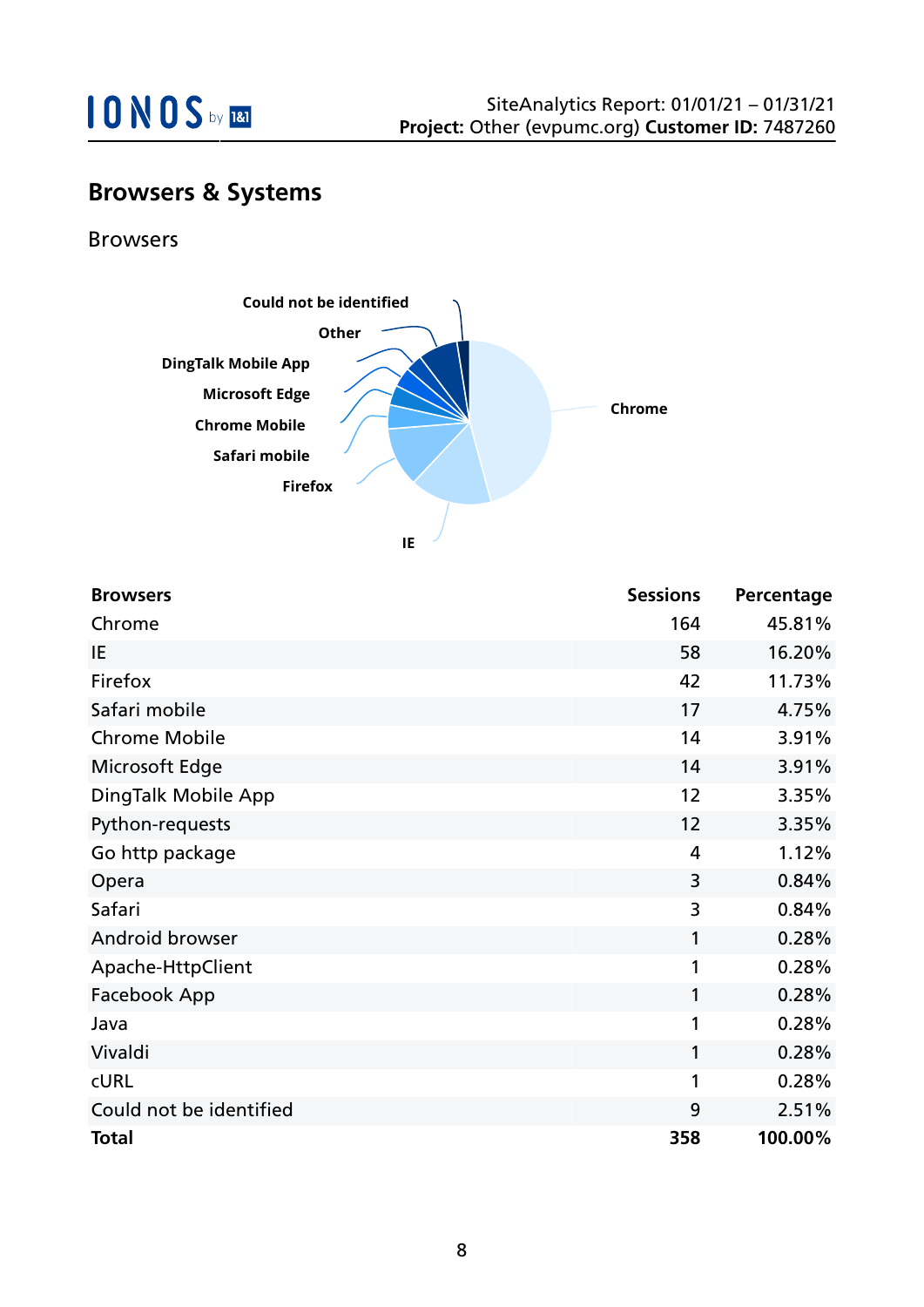

## Operating Systems



| <b>Operating Systems</b> | <b>Sessions</b> | Percentage |
|--------------------------|-----------------|------------|
| Windows                  | 191             | 53.35%     |
| OS X                     | 44              | 12.29%     |
| Android                  | 36              | 10.06%     |
| macOS                    | 28              | 7.82%      |
| iOS                      | 19              | 5.31%      |
| Linux                    | 10              | 2.79%      |
| <b>JVM</b>               | $\overline{2}$  | 0.56%      |
| Could not be identified  | 28              | 7.82%      |
| <b>Total</b>             | 358             | 100.00%    |

## **Visitor Locations**

#### Countries

| <b>Countries</b>      | <b>Sessions</b> | Percentage |
|-----------------------|-----------------|------------|
| <b>United States</b>  | 227             | 63.41%     |
| China                 | 31              | 8.66%      |
| Sweden                | 22              | 6.15%      |
| Russia                | 15              | 4.19%      |
| Germany               | 13              | 3.63%      |
| <b>Netherlands</b>    | 10              | 2.79%      |
| France                | 8               | 2.23%      |
| Canada                | $\overline{7}$  | 1.96%      |
| <b>United Kingdom</b> | 7               | 1.96%      |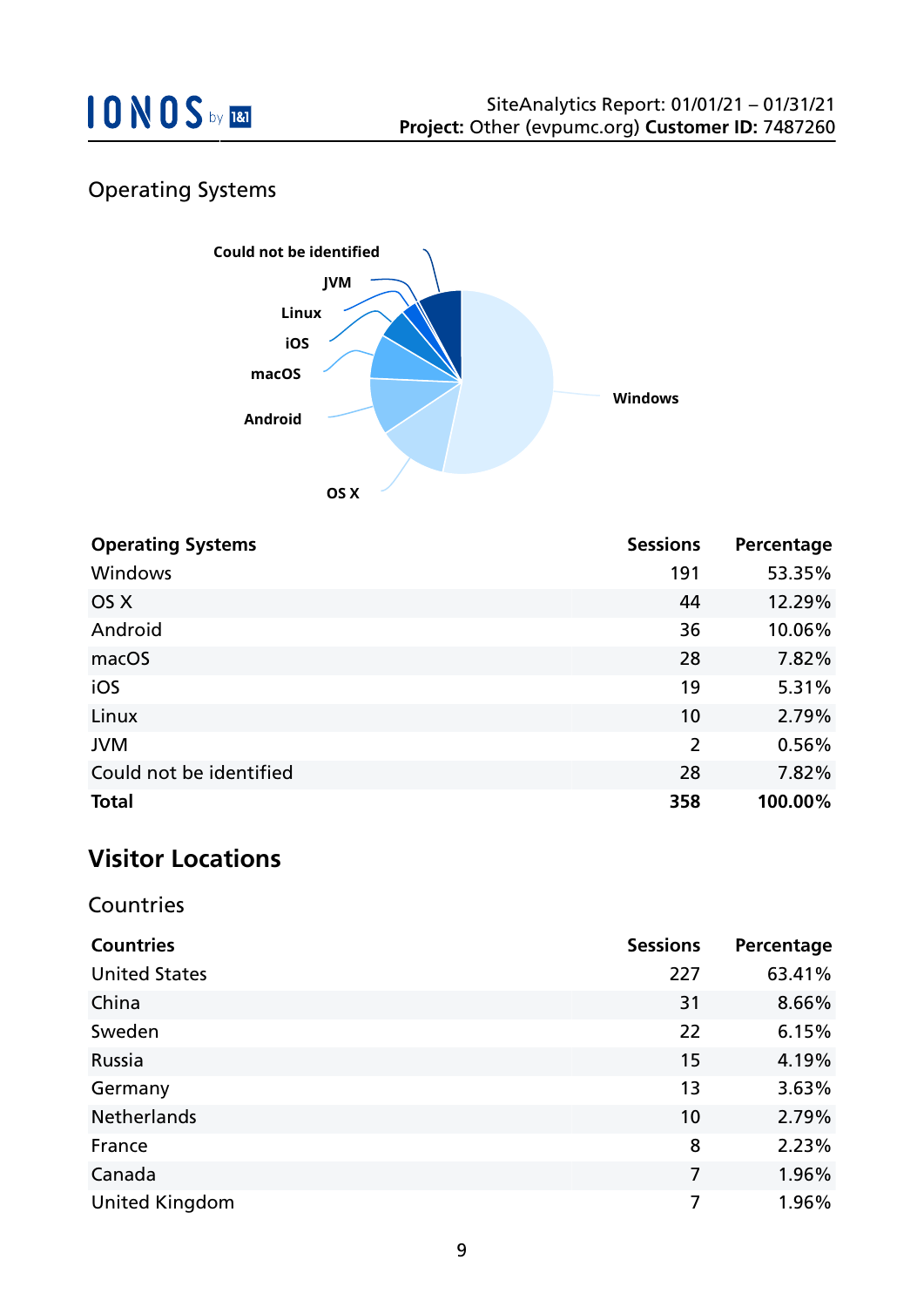| <b>Countries</b>        | <b>Sessions</b> | Percentage |
|-------------------------|-----------------|------------|
| <b>Brazil</b>           | $\overline{2}$  | 0.56%      |
| India                   | $\overline{2}$  | 0.56%      |
| Ukraine                 | $\overline{2}$  | 0.56%      |
| Belgium                 | $\mathbf{1}$    | 0.28%      |
| <b>Bulgaria</b>         | $\mathbf{1}$    | 0.28%      |
| Spain                   | 1               | 0.28%      |
| Indonesia               | 1               | 0.28%      |
| Cambodia                | 1               | 0.28%      |
| Nigeria                 | 1               | 0.28%      |
| Pakistan                | 1               | 0.28%      |
| Romania                 | $\mathbf{1}$    | 0.28%      |
| Singapore               | 1               | 0.28%      |
| Taiwan                  | 1               | 0.28%      |
| Could not be identified | $\overline{2}$  | 0.56%      |
| <b>Total</b>            | 358             | 100.00%    |

### **Continents**

| <b>Continents</b>       | <b>Sessions</b> | Percentage |
|-------------------------|-----------------|------------|
| <b>North America</b>    | 234             | 65.36%     |
| Europe                  | 81              | 22.63%     |
| Asia                    | 38              | 10.61%     |
| South America           | 2               | 0.56%      |
| Africa                  | 1               | 0.28%      |
| Could not be identified | $\overline{2}$  | 0.56%      |
| <b>Total</b>            | 358             | 100.00%    |

## **Information about the evaluations**

#### Visitors

This evaluation shows how many visitors accessed your website. Visitors are uniquely identified on the basis of the IP address and the browser ID. If a visitor goes to your website more than once a day, only one visitor is counted.

#### Sessions

This evaluation shows the number of sessions. A session starts when a visitor accesses your website and ends when he or she leaves it. A session ends automatically after 30